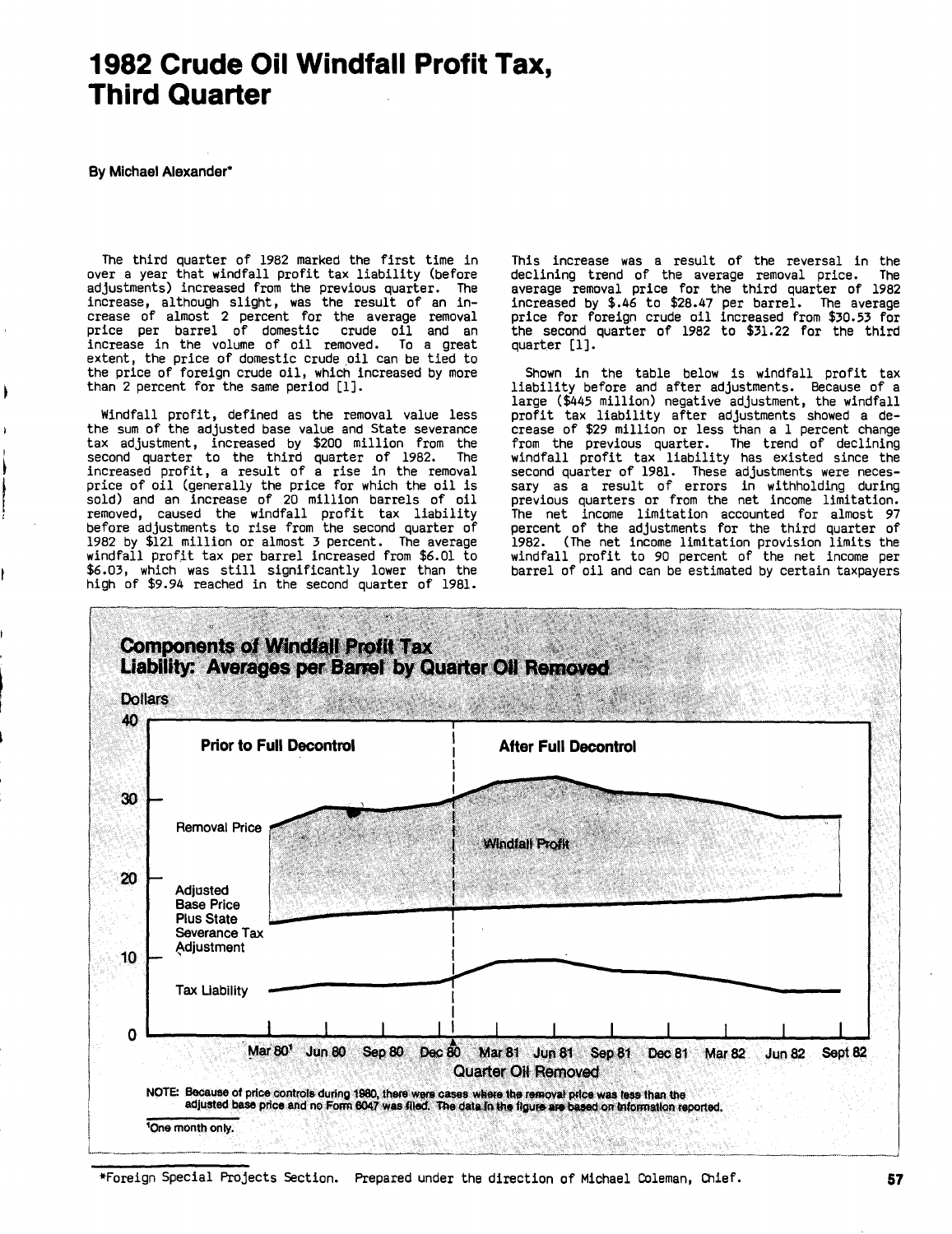for the current quarter.) Should under- or overwithholding occur, the depositing or withholding agent (usually the first purchaser) is responsible for correcting that error to the extent possible **'by** ad-justing the amounts withheld' in succeeding quarters. These adjustments are also reflected in the table below. Additional over-withholding of windfall profit tax due to error or the net income limitation which has not been corrected **by** the withholding agent can be claimed as <sup>a</sup> refund or credit **by** producers on their income tax returns.

#### Windfall Profit Tax Before and After AdJustments (MIIIIons)

| Quarter Ending                                                                 | Tax Before<br>Adjustments | Adjustments                      | Tax After<br>Adjustments         |
|--------------------------------------------------------------------------------|---------------------------|----------------------------------|----------------------------------|
| Total                                                                          | \$51,427                  | -\$2,610                         | \$48,817                         |
| Mar. 1980 $1/$<br>June 1980  2,842<br>Sept. 1980  3,413<br>Dec. 1980  3.918    | 788                       | $-21$<br>-88<br>-927             | 788<br>2,821<br>3,325<br>2,991   |
| Mar. 1981  6,953<br>June 1981  7,253<br>Sept. 1981  6,344<br>Dec. $1981$ 6,007 |                           | $+242$<br>$-107$<br>-251<br>-497 | 7,195<br>7,146<br>6,093<br>5,510 |
| Mar. 1982<br>June 1982  4,283<br>Sept. 19824,404                               | 5,222                     | -221<br>$-295$<br>-445           | 5,001<br>3,988<br>3,959          |

Based on returns of taxpayers who provided complete detail on how the windfall profit tax is computed [21, tier one oil has always dominated production. For the quarter ended September **1982,** tier one oil (which consists of all domestically produced crude oil other than oil specifically classified as tier two or tier three, or explicitly exempted from the tax) represented, **<sup>65</sup>** percent of the total production. Tier two oil, consisting of oil produced from stripper well property and oil from economic interests in <sup>a</sup> Naval Petroleum Reserve held **by** the United States, represented **13** percent of the total production. Tier three oil, which consists of heavy oil, incremental: tertiary oil and newly discovered oil **(70** percent of tier three) accounted for <sup>22</sup> percent of total production as shown below. Newly discovered oil, which has an annual declining tax rate beginning in **1982** and ending in **1986,** has had the largest consistent growth in barrels **of** oil removed since June **1981.** The increase for the current quarter for newly discovered oil was **10.8** million barrels or 53 percent of the total increase<br>for all tiers of oil.

#### Percentage of Oil Production **by** Tier of Oil

| Quarter.<br>Ending | Tier One | Tier Two | Tier Three |
|--------------------|----------|----------|------------|
| June 1981          | 70       | 14       | 16         |
| Sept. 1981         | 69       | 14       | 17         |
| Dec. 1981          | 69       | 13       | 18         |
| Mar. 1982          | 68       | 13       | . 19       |
| <b>June 1982</b>   | 67       | 13       | 20         |
| Sept. 1982         | 65       | 13       | 22         |

**I**

Components,**'** of Windfall Profit Tax Liabilit~ Before Adjustments: Aggregate Values **By** Quarter Oil Removed Billions of Dollars 30 Prior to Full Decontrol After Full Decontrol 25 <sub>ന</sub>Removal Value 20 Adjusted Base Vallue **Plus State Severance Windfall Profit** Tax Adjustment  $15$ r-10 Tax Liability **Before Adjustments ....................** 5 **................ ; ...... ................... I** ٥ MarW Jun **<sup>80</sup>** Sep **<sup>80</sup>** Dec 804 Mar **<sup>81</sup>** Jun **<sup>81</sup>** Dec **81** Mar **82** Jun **82** Sept **82** Sep **81** Quarter Oil Removed

'Some returns,report windfall profit tax liability-only; therefore, data for removal value, adjusted base value and state severance tax adjustment have been adjusted to reflect totals as if all returns reported this detail.

2One month only.

فأكلا لأستك

**I/** One month only.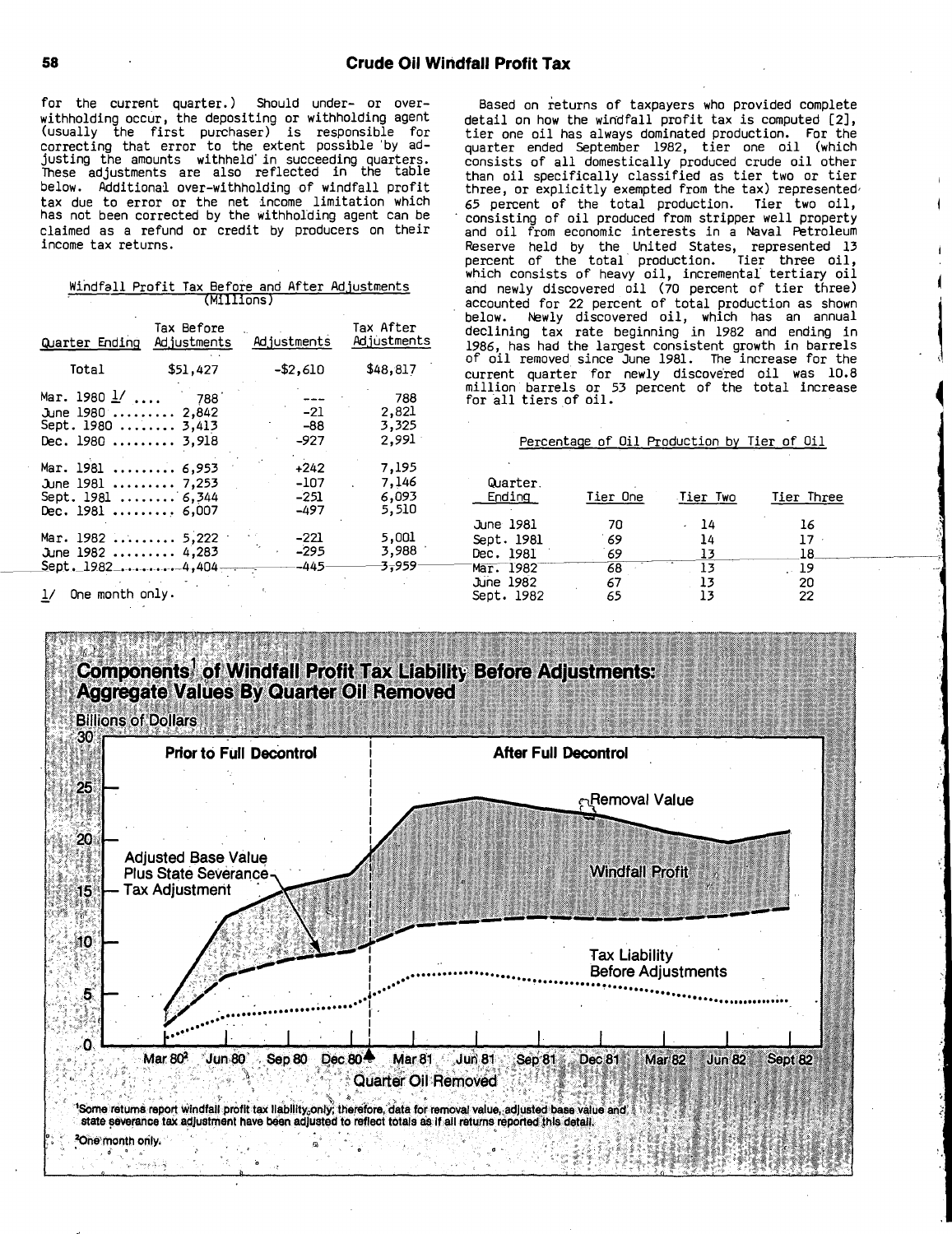#### **DATA SOURCES AND** LIMITATIONS

The Quarterly Federal Excise Tax Return, Form **720,** is the form on which the windfall profit tax is reported. Form 6047, Windfall Profit Tax, shows how the tax is computed and is filed as an attachment to Form **720.** Tabulations in this article are based on the Form 6047. Returns are due two months after the end of the quarter in which the oil is removed. Data are based on all returns with <sup>a</sup> tax liability of **\$1** million or more before adjustments and <sup>a</sup> **<sup>10</sup>** percent sample of all other returns.

Sampling and nonsampling errors were controlled **by** <sup>a</sup> variety of methods. Missing returns were requested from the service centers. However, some returns may have been omitted due to time and resource constraints. Attempts were made to correct imbalances in taxpayer entries for the components of windfall profit; if this proved impossible, an out-of-balance return was treated as <sup>a</sup> return on which the components were not reported, and therefore only the liability for each tier was tabulated. **<sup>A</sup>** number of verification checks were performed at all stages of manual data abstraction and computer tabulation.

The SOI Bulletin also includes data on excise tax collections. The excise tax collection figures show the liability after adjustments, as reported on Form **720,** from returns entered into the IRS' computerized Business Master File (BMF) each quarter. **<sup>A</sup>** number of considerations affect comparisons of data from these two sources. As mentioned above, returns are not due until two months after the close of the taxable quarter; however, the interval between the close of the taxable period and the final recording of the return often varies, so that the quarterly BMF totals usually represent several taxable periods. On the other hand, the data presented here have been tabulated for specific taxable periods. As <sup>a</sup> result, the two sets of statistics are not directly comparable.

#### DEFINITIONS

Brief definitions of the terms used in the tables are given below.

Adjusted Base Price-The base price multiplied **by** the inflation adjustment, which is derived from the Gross National Product **(GNP)** "implicit price deflator."

Adjustments to Liability.--Corrections applied to the current quarter's liability in order to correct for the net income limitation and over- and underwithholding in previous quarters.

Base Price-For tier one oil, the upper tier ceiling price, as defined **by** Department of Energy price control regulations, which would have applied to the oil had it been produced and sold in May **1979,** reduced **by** 21 cents. For tiers two and three oil, the base prices were **\$15.20** and **\$16.55,** respectively, adjusted for grade and quality.

Crude Oil.--The term applies only to natural crude petroleum and does not include synthetic petroleum, such as oil from shale or tar sands. It does, however, include natural gas liquids treated as crude oil under the June **<sup>1979</sup>** energy pricing regulations issued **by** the Department of Energy.

Exempt Alaskan Oil.--Oil from a reservoir other than the Sadlerochit reservoir that has been commercially exploited **by** any well north of the Arctic Circle; and oil produced north of the divides of the Alaska and Aleutian Ranges, and at least **75** miles from the nearest point of the Trans-Alaskan Pipeline System.

Exempt Charitable Oil.--Oil produced from economic interests held **by** qualified charitable medical facilities, educational institutions, and child care organizations (as defined in Internal Revenue Code section **170),** if such interest was held on January 21, **1980,** and at all times thereafter; and oil prbduced from interests held **by** <sup>a</sup> church on January 21, **1980,** if, prior to January 22, **1980,** the net proceeds of such oil were dedicated to the support of <sup>a</sup> medical facility, educational institution, or child care facility.

Exempt Governmental Oil.--Oil produced from an economic interest held **by** a state or political subdivision (including agencies and instrumentalities), the net income from which is used for public purposes.

Exempt Indian Oil.--Oil produced from mineral interests held **by** or on behalf of Indian tribes or individuals on January 21, **1980,** which is one of the following: (a) production received **by** Indian tribes and individuals from Tribal Trust Lands (the title to such land is held **by** the United States in trust for the tribes), **(b)** production from land or mineral interests held **by** an Indian tribe eligible for services provided to Indians **by** the Secretary of the Interior, or (c) oil the proceeds from which are paid into the **U.S.** Treasury to the credit of tribal or native trust funds pursuant to law. This exemption also applies to production of any Alaskan Native Corporation prior to **1991,** including wholly-owned subsidiaries of the native Indian corporation as clarified **by** IRS on September **3, 1983.**

Exempt Royalty Oil.--Qualified royalty owners are exempt from the windfall profit tax on two barrels of oil per day for each day of the calendar quarter for oil removed after December **31, 1981.** For **<sup>1985</sup>** and thereafter, three barrels per day will be exempt.

Net Income Limitation. --The windfall profit on <sup>a</sup> barrel of oil may not exceed **<sup>90</sup>** percent **of** the net income attributable to the barrel.

Removal Price **-**Generally, the price for which <sup>a</sup> barrel of oil is sold. In some instances, **a** constructive sale price is used.

Sadlerochit Oil.--Crude oil production from the Sadlerochit reservoir in the Prudhoe Bay oil field in Alaska.

State Severance Tax Adjustment. -- A state severance tax is a tax imposed **by** <sup>a</sup> state with respect to the extraction of oil. The windfall profit is reduced **by** the amount **by** which the severance tax exceeds that which would have been imposed had the oil been valued at its adjusted base price.

Stripper Oil.--In general, oil from a property for which the average daily production per well has been **<sup>10</sup>** barrels or less for any consecutive 12-month period after **1972.**

Tier One Oil.--All domestically-produced crude oil other than any oil classified in tier two or three, or explicitly exempted **by** law from the tax. This includes the bulk of domestic oil from reservoirs proven to **be** productive before **1979.**

Tier Two Oil.--Any oil which is from a stripper well property within the meaning of the June **1979** Department of Energy pricing regulations and oil from <sup>a</sup> **U.S.** economic interest in <sup>a</sup> Naval Petroleum Reserve. Note that the Crude Oil Windfall Profit Tax Act of **<sup>1980</sup>** defined Tier Two Oil as from <sup>a</sup> **.** "National" Petroleum Reserve. This was amended to read "Naval" Petroleum Reserve **by** the Technical Corrections Act of **1982.**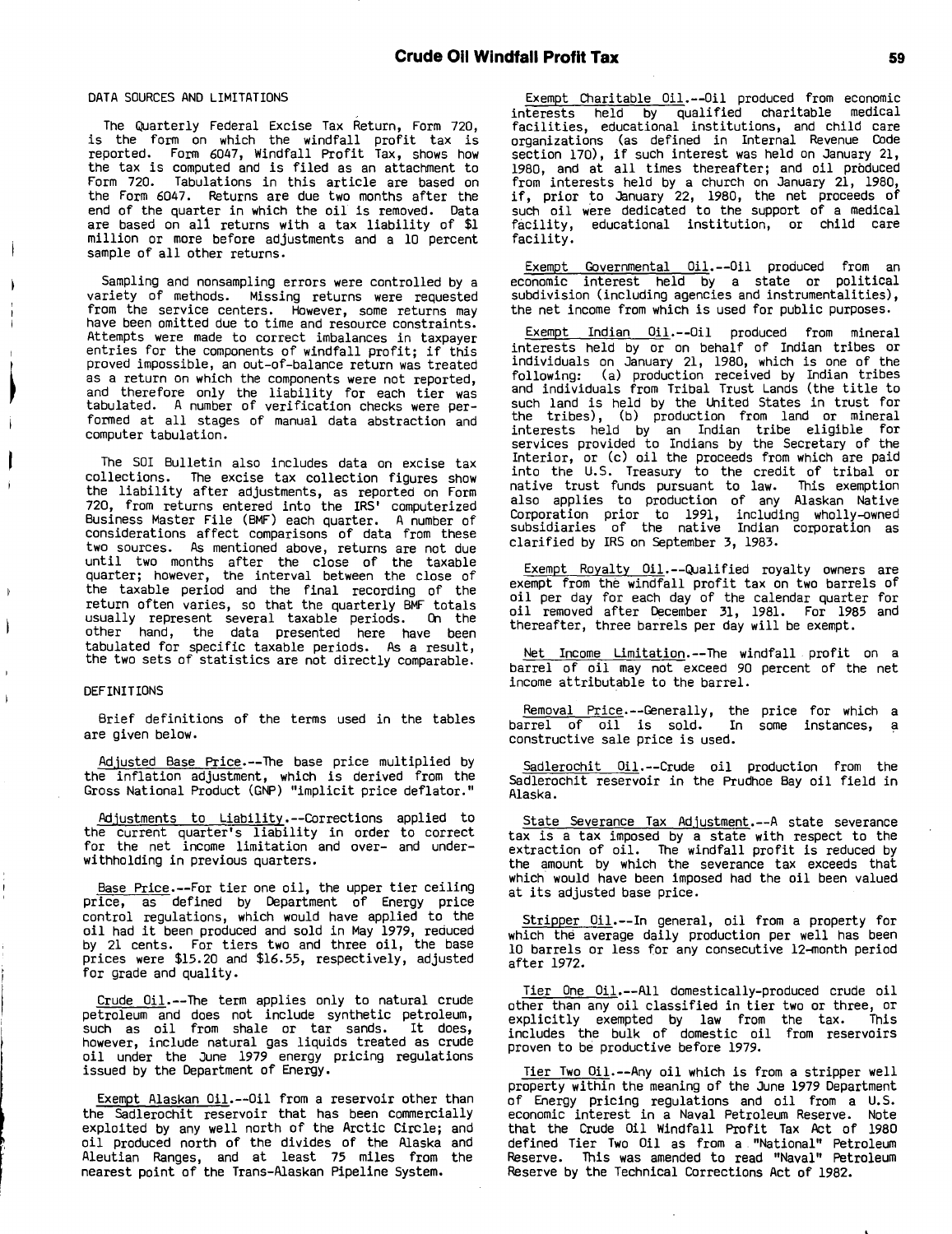## **60 .** Crude Oil Windfall Profit Tax

Tier Three Oil, Heavy Oil.--All crude oil which is **Crude Oil Crude Oil Crude Oil Crude Oil Crude Oil The Comment of Crude oil which is<br>
(1) produced from property which had a weighted<br>
average gravity of 16.0 degrees or less on the** American Petroleum Institute (API) scale, corrected to **60** degrees Fahrenheit, for the last month **of** production prior to July **1979,** or (2) oil from <sup>a</sup> property with a weighted average gravity of **16.0** degrees API or less, corrected to **<sup>60</sup>** degrees Fahrenheit, for the taxable period.

Tier Three Oil, Incremental Tertiary Oil.--Production in excess of <sup>a</sup> base level on. <sup>a</sup> property on which <sup>a</sup> qualified tertiary recovery project (one which utilizes one of several specific chemical, fluid or<br>qaseous recovery methods to extract oil not gaseous recovery methods to extract oil not recoverable using standard techniques) has been undertaken. The non-incremental oil (i.e. **,** the amount of production up to the base level) remains in **'** the otherwise applicable.tier.

Tier Three Oil, Newly Discovered Oil.--Crude oil that is sold after May **31, 1979,** and that is produced from **(1)** an outer continental shelf area for which the lease was entered into on or after January **1, 1979,** and from which there was no production in Calendar Year **1978** or (2) an on-shore property developed after Calendar Year 1978.

Windfall Profit.--The excess of the removal price of the barrel of oil over the sum of the adjusted base price and the State severance tax adjustment.

**NOTES AND REFERENCES**

- **[1] U.S.** Department of Commerce, Bureau of Economic Analysis, "Commerce News,"-November 4, **1982.**
- [2] At the inception of the windfall profit tax, taxpayers were not required to complete the detail of the-Form 6047, which shows how the tax is computed. Fbwever, taxpayers were required to provide full information as of January **1981.**
- **[31 U.S.** Department of Commerce, Bureau of Economic Analysis, Survey of Current Business.
- [41 Belal, Carol and Clark, Phil, "Windfall Profit Tax Liability for 1980," SOI Bulletin, Volume 1, No. 2, pages 50-54.

-Table l.--Windfal-l-profit Tax Liability **by** Oil Tier and Tax Rate For Quarter Ending September **1982** Aggregate-Components of Windfall Profit

[Money amounts are in millions of dollars] Oil tier and tax rate Number of barrels **of** oil **(000~s)** 'Removal value Adjusted' base value State severance tax adjustment Windfall profit Tax liability before adjustments **(1)** .(2) **(3)** (4) **(5) .(6)\_** Returns with tax liability shown by oil tier and'tax rate, total **......... I................. 692,075 19,709 12,282** 384 7,043 4,174 Tier one, other than Sadlerochit oil: Taxed at **70** percent **........................** 304,351 **9,133 4,770 178** 4,185 **29929 Taxed at 50 percent.....................** Tier one, Sadlerochit oil: Taxed at **70** percent **........................ 115,001** 2,416 **1,950 <sup>75</sup> 391** 274 Taxed at 50,percent**...................... - - - - -** Tier two oil: Taxed at **60** percent **...................... 53,173 1,595 1,013 26 556** 334 Taxed ai **30** percent **...................... 39,002 1,199 768 18** 413 124 Tier three'oil (taxed-at 30-percent): Newly'discovered oil**...............** <sup>o</sup> **...... 104,883 .3,297** 2,400 54 843 **232** Incremental tertiary oil **..................** 12,342 **380 273 <sup>5</sup>** 102 **30** Heavy,oil **................................. 33,174 750 621 1. 128 39** Returns with total tax liability only **........**  $\begin{vmatrix} -1 & -1 & -1 \\ 0 & -1 & -1 \end{vmatrix}$   $\begin{vmatrix} -1 & -1 & -1 \\ -1 & -1 & 231^2 \end{vmatrix}$ 'Newly discovered oil is taxed.at **27.5** percent beginning in **1982.**

2Also includes **\$23** million for returns that reported **by** tier and type, but did not report data for columns **1-5. NOTE:** Detail may not add to total because of rounding.

**<sup>[51</sup>** Joint Committee on Taxation (Staff), "General Explanation of the Crude Oil Windfall Profit Tax Act of 1980", U.S. Government Printing Office, **1981.**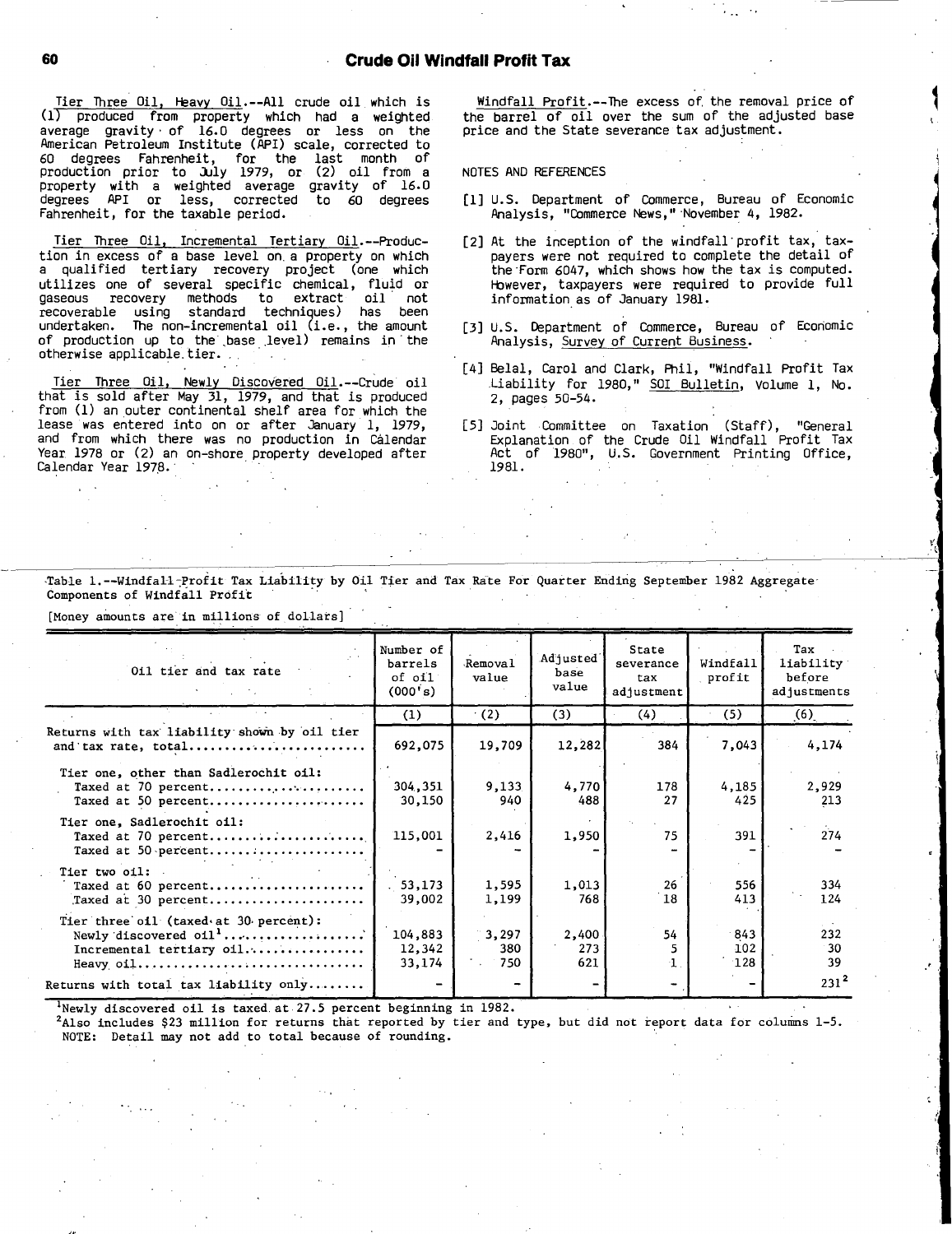### Crude Oil Windfall Profit Tax

Oil tier and tax rate Daily production **(000's)** (barrels) Removal price Adjusted base price State severance tax adjustment Windfall profit Tax liability before adjustments **U . )** (2) **(3)** (4) **(5) (6) All** returns, total **........................... 7,523 28.47 17.74 .55 10.18 6.03** Tier one, other than Sadlerochit oil: Taxed at **70** percent **...................... 3,308 30.00 15.67 .58 13.75 9.62 Taxed at 50 percent.....................** Tier one, Sadlerochit oil: Taxed at **70** percent **...................... 1,250** 21.01 **16.95 .65** 3.41 **2.37**  $T$ axed at 50 percent....................... Tier two oil: Taxed at **60** percent **...................... 578 29.,99 19.05** 48 10.45 **6.27** Taxed at **30** percent **......................** 424 **30.73 19.68** .46 **10.59 3.17** Tier three oil (taxed at **30** percent): Newly discovered oill **....................** 1,140 31.43 **22.88 .51** 8.04 2.21 Incremental tertiary oil **.................** 134 **30.77** 22.11 .43 **8.23** 2.46 Heavy oil **................................ 361 22.60 18.70 .01 3.89 1.16**

Table 2.--Windfall Profit Tax Liability For Returns Reporting Components of Windfall Profit **by** Oil Tier and Tax Rate For the Quarter Ending September **1982** Average Daily Production and Average Dollars per Barrel

'Newly discovered oil is taxed at **27.5** percent beginning in **1982.**

**NOTE:** Detail may not add to total because of rounding.

Table 3.--Windfall Profit Tax Liability **by** Oil Tier and Tax Rate For January **-** September **1982** Aggregate Components of Windfall Profit

[Money amounts are in millions of dollars]

÷

| Oil tier and tax rate                                                               | Number of<br>barrels<br>of oil<br>(000's) | Removal<br>value      | Adjusted<br>base<br>value | State<br>severance<br>tax.<br>adjustment | Windfall<br>profit  | Tax<br>liability<br>before<br>adjustments |
|-------------------------------------------------------------------------------------|-------------------------------------------|-----------------------|---------------------------|------------------------------------------|---------------------|-------------------------------------------|
|                                                                                     | (1)                                       | (2)                   | (3)                       | (4)                                      | (5)                 | (6)                                       |
| Returns with tax liability shown by oil tier<br>and tax rate, total                 | 2,032,440                                 | 58,537                | 35,185                    | 1,196                                    | 22,156              | 13,184                                    |
| Tier one, other than Sadlerochit oil:<br>Taxed at 70 percent<br>Taxed at 50 percent | 915,534<br>88,593                         | 28,165<br>2,822       | 14,221<br>1,415           | 585<br>84                                | 13,359<br>1,323     | 9,351<br>662                              |
| Tier one, Sadlerochit oil:<br>Taxed at 70 percent<br>Taxed at 50 percent            | 351,029<br>27                             | 7,016                 | 5,653                     | 209                                      | 1,154               | 808                                       |
| Tier two oil:<br>Taxed at 60 percent<br>Taxed at 30 percent                         | 157,181<br>105,170                        | 4,830<br>3,323        | 2,972<br>2,052            | 82<br>54                                 | 1,776<br>1,217      | 1,066<br>361                              |
| Tier three oil (taxed at 30 percent):<br>Incremental tertiary oil<br>Heavy oil      | 287.540<br>31,306<br>96,060               | 9,183<br>997<br>2,202 | 6,448<br>678<br>1,746     | 162<br>16                                | 2,573<br>303<br>453 | 711<br>-90<br>137                         |
| Returns with total tax liability only                                               |                                           |                       |                           |                                          | $\overline{a}$      | $727^2$                                   |
|                                                                                     |                                           |                       |                           |                                          |                     |                                           |

'Newly discovered of1 is taxed at 27.5 percent beginning in 1982.

Also includes **\$70** million for returns that reported **by** tier and type, but did not report data for columns **1-5.** NOTE: Detail may not add to total because of rounding.